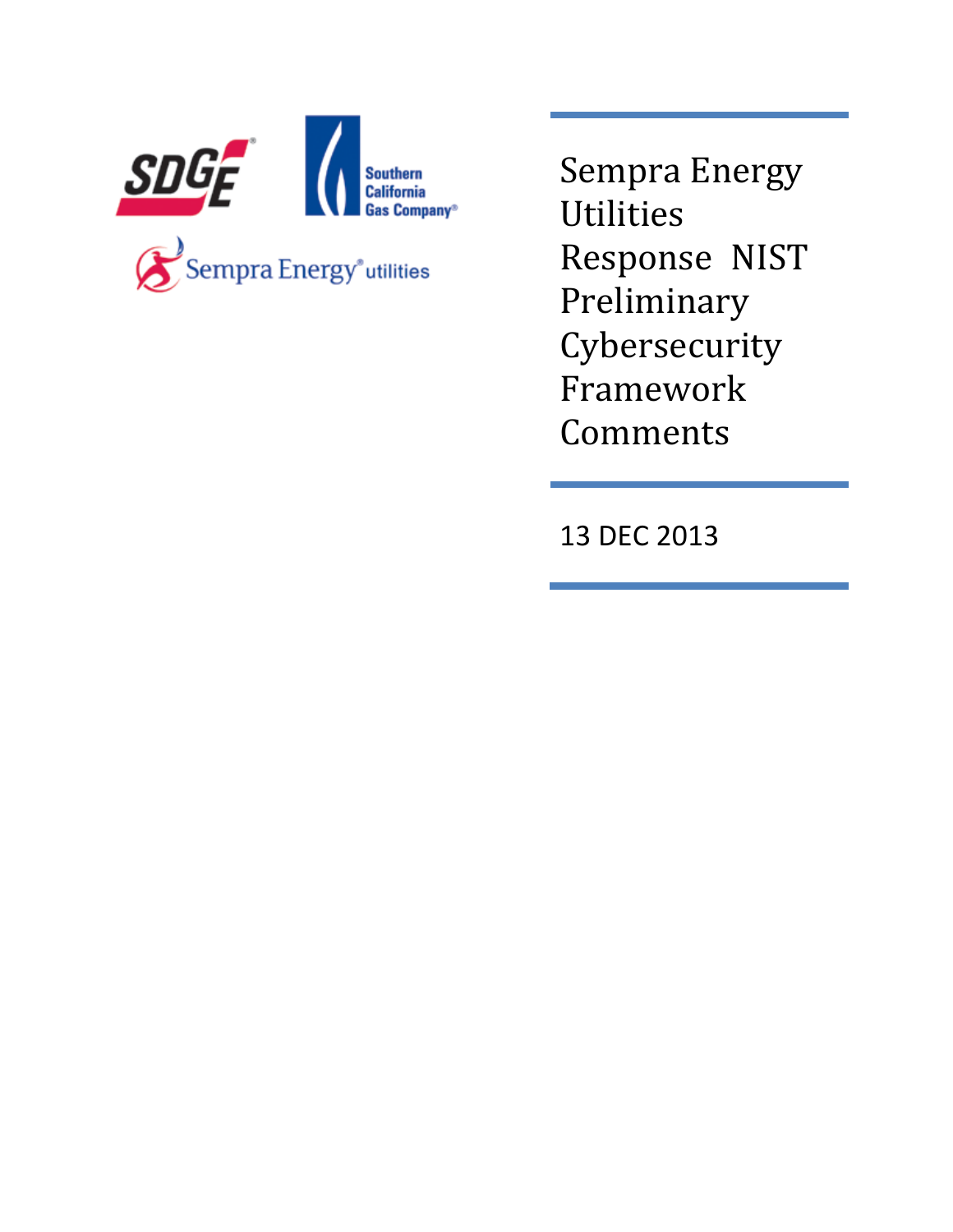

Sempra Energy's gas and electric utilities collaborate with industry leaders and a wide range of federal agencies on cybersecurity measures. San Diego Gas & Electric (SDG&E) is an owner and operator of infrastructure critical to the reliable operation of the nation's bulk electric system and is thus subject to Department of Energy (DOE), Federal Energy Regulatory Commission (FERC) and North American Electricity Reliability Corporation (NERC) Critical Infrastructure Protection Standards governing the physical integrity and cybersecurity of the bulk power system. Southern California Gas Company (SoCalGas) and SDG&E, as owners and operators of natural gas infrastructure, adhere to best practices and guidelines established by the Department of Homeland Security (DHS), Transportation Security Administration (TSA), and the American Gas Association (AGA) to identify potential SCADA system risks and vulnerabilities and implement prevention and mitigation methods.

Our overall Cybersecurity Program (Program) is a robust system that leverages multiple industry frameworks and standards. The Program is assessed and refined through collaboration with private sector experts and government entities to ensure it meets or exceeds industry expectations. Sempra Energy's practices are based on a risk management methodology that incorporates Department of Defense, National Institute of Standards and Technology and International Organization for Standardization requirements and standards. The initial Program was developed in 2003 and strengthened in 2008 with the Cyber Risk Management approach and strategy. Our methodology supports adhering to compliance objectives, while measuring Program effectiveness using a risk-based methodology to ensure we track and manage risks over time.

The following represents our response to the NIST Cybersecurity Preliminary Framework developed as the result of the Presidential Cybersecurity Executive Order (EO). SDG&E and SoCalGas share the EO's goal of protecting the nation's critical infrastructure from cyber threats and we appreciate the opportunity to respond to this request and coordinate efforts between the federal government and the private sector. NIST poses the following questions in the Preliminary Framework:

### *Does the Preliminary Framework adequately define outcomes that strengthen cyber security and support business objectives?*

Additional guidance o a common prioritization methodology should be added to the Framework. The controls within the framework core appear to be equally important but probably are not as they mitigate different risks or have a higher priority for sensitive systems. In addition, information o how to develop a target profile for a business and then how to map the profile to specific business processes or systems would also be helpful.

#### **Does the Preliminary Framework enable cost-effective implementation?**

Cost effective implementation is depended upo appropriate incentives.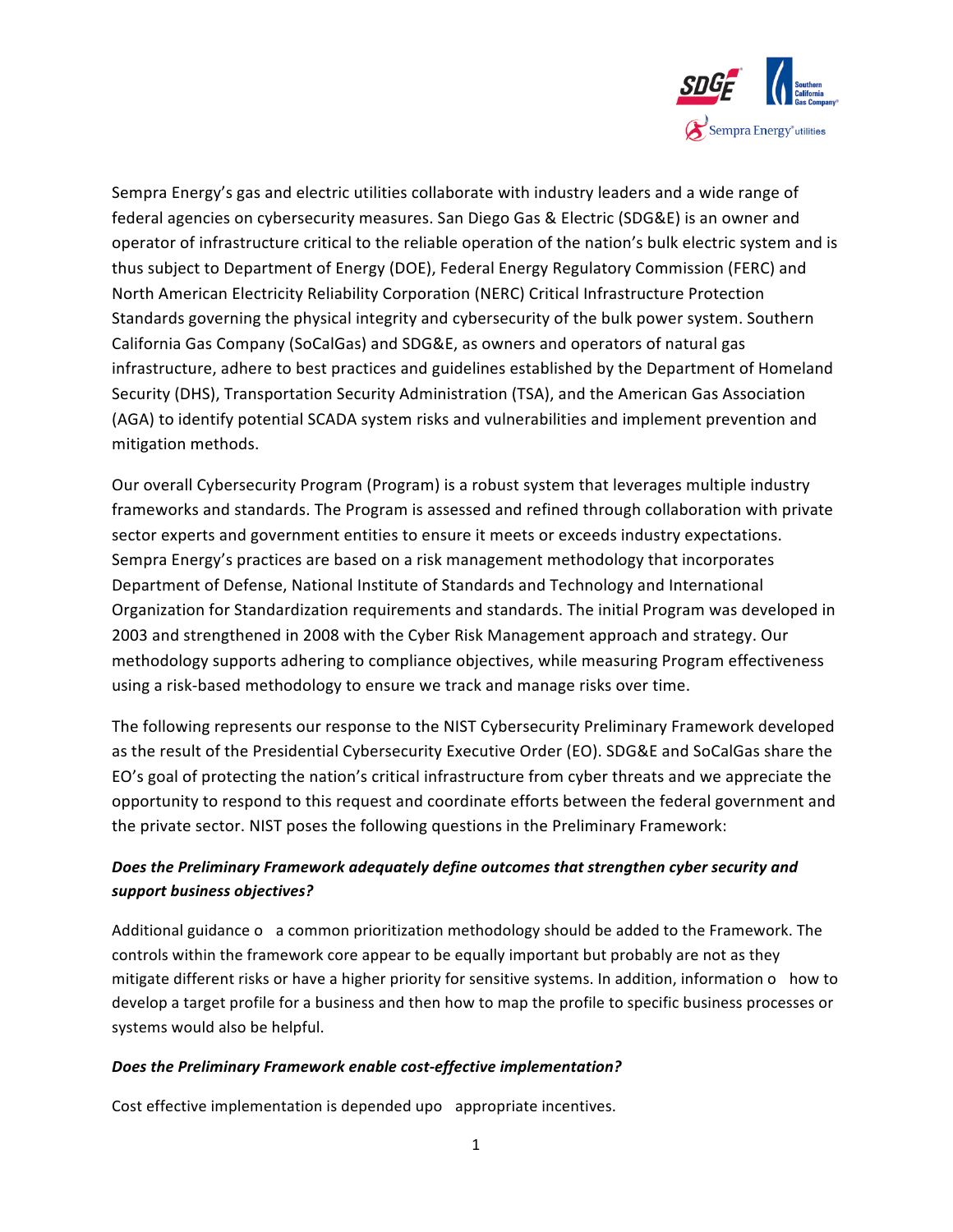

#### *Does the Preliminary Framework appropriately integrate cyber security risk into business risk?*

The framework should include some kind of guidance about appropriate levels of investment in security controls, including proposing an adaptable way for an enterprise to calculate appropriate investments given the conditions in their environment.

### *Does the Preliminary Framework provide the tools for senior executives and boards of directors to understand risks and mitigations at the appropriate level of detail?*

There doesn't appear to be common gauge of risks and the value of mitigation of risk impacts that can be used across industries to meet national objectives in resilience. Directors from multiple industries should be able to compare risks in general critical infrastructure risk areas. For example, common risk reporting formats, terminology, and metrics. These tools would provide the basis for communicating cyber risks between multiple stakeholder groups as well. In addition, to provide additional motivation to invest in mitigating cyber risks, the Framework should provide implementation timeline objectives which are tied to incentives and voluntary participation.

# *Does the Preliminary Framework provide sufficient guidance and resources to aid businesses of all sizes while maintaining flexibility?*

Additional guidance o how to develop target profiles should be provided. The guidance should take into account the industry, regional features (such as military installations, national industry hubs, and other critical infrastructure organizations in the area) to work towards regional resilience.

# *Does the Preliminary Framework provide the right level of specificity and guidance for mitigating the impact of cyber security measures on privacy and civil liberties?*

Standardized risk scoring and risk taxonomies for privacy/civil liberty impacts across infrastructure industries should be included with cybersecurity risk scoring.

#### *Does the Preliminary Framework express existing practices in a manner that allows for effective use?*

The framework could improve existing practices by proposing reproducible evaluation scoring framework that could be compared across industries and organizations. Additionally, independent, accredited assessors could leverage such scoring system to provide consistent metrics. Some level of confidential transparency into current posture and progress reaching target postures is necessary to gauge at critical infrastructure level whether industries and organizations are leaders, adequate performers, or weak links.

*Will the Preliminary Framework, as presented be inclusive of, and not disruptive to, effective cyber security practices in use today, including widely-used voluntary consensus standards that are not yet final?*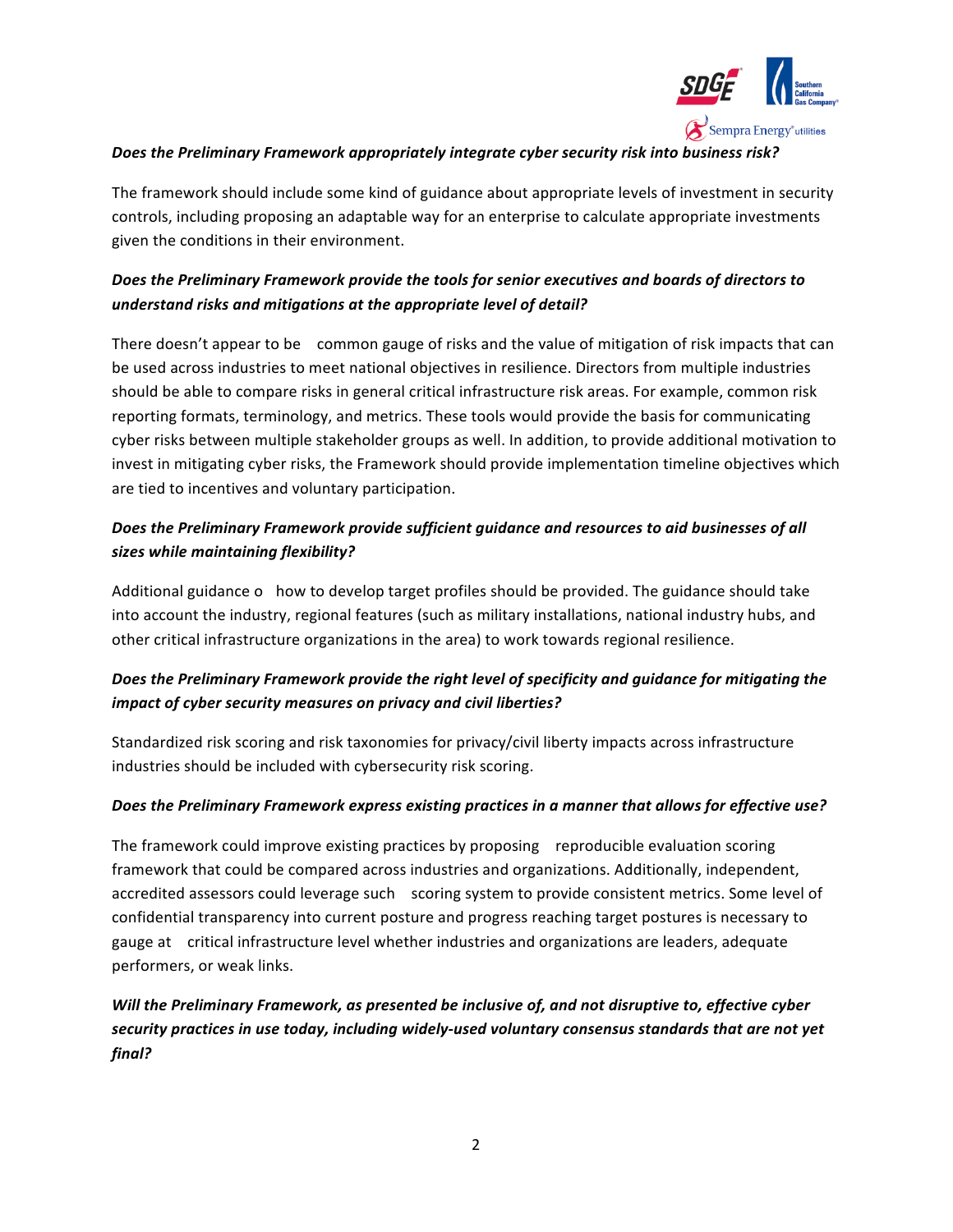

The framework is as usable as any other framework and doesn't seem to propose any new standards. It may be less disruptive and more cost effective to require adherence to NIST 800-53 and 800-82, and provide specific guidance about what characteristics or conditions drive classification of assets as high/medium/low for ICS security purposes.

# *Will the Preliminary Framework, as presented enable organizations to incorporate threat information?*

risk taxonomy included directly or by reference in the instructions for "Step 3: Conduct a Risk Assessment" (line 417) would be helpful to avoid overlooking potential risk areas during the assessment process. There should be some criteria for linking open-source intelligence about threats and vulnerabilities to ICS customer knowledge about their own systems. For example, "Events A and B are being reported in the news, I know that I have product and that is vulnerable to and B, therefore the threat level is medium."

### *Is the Preliminary Framework presented at the right level of specificity?*

The security framework should extend to the commercial space, where specific criteria are adopted for ICS equipment and software that are considered ICS-Safe. This would encourage or drive the adoption of some kind of certification scheme where the following objectives are met:

- • ICS hardware, software, and systems must not be dependent on equipment, software, or systems that are no longer supported by the vendor.
- ICS hardware and software must ensure that components or libraries from third party vendors are supported by an effective vulnerability management program, and updates for known vulnerabilities are provided to customers as they become available.
- • Vendors and support organizations must not require activity by ICS customers that is considered detrimental to the customer's security. (e.g. requiring back doors, requiring the use of unsupported libraries or operating systems, forcing the use of insecure communication protocols, etc.)
- • ICS vendors and service providers who place restrictions on customer architecture, controls, or communication should be held directly accountable by regulators for regulatory violations, and should be subjected to the same penalty structure as the customer.
- The framework should include workflow for determining and assigning responsibility of control owners (whether that's the vendor, the integrator, pro services organization, or the ICS customer) and should include the responsibility assignment with the controls that are required. (e.g. Vendor must provide patches. Customer must patch.)